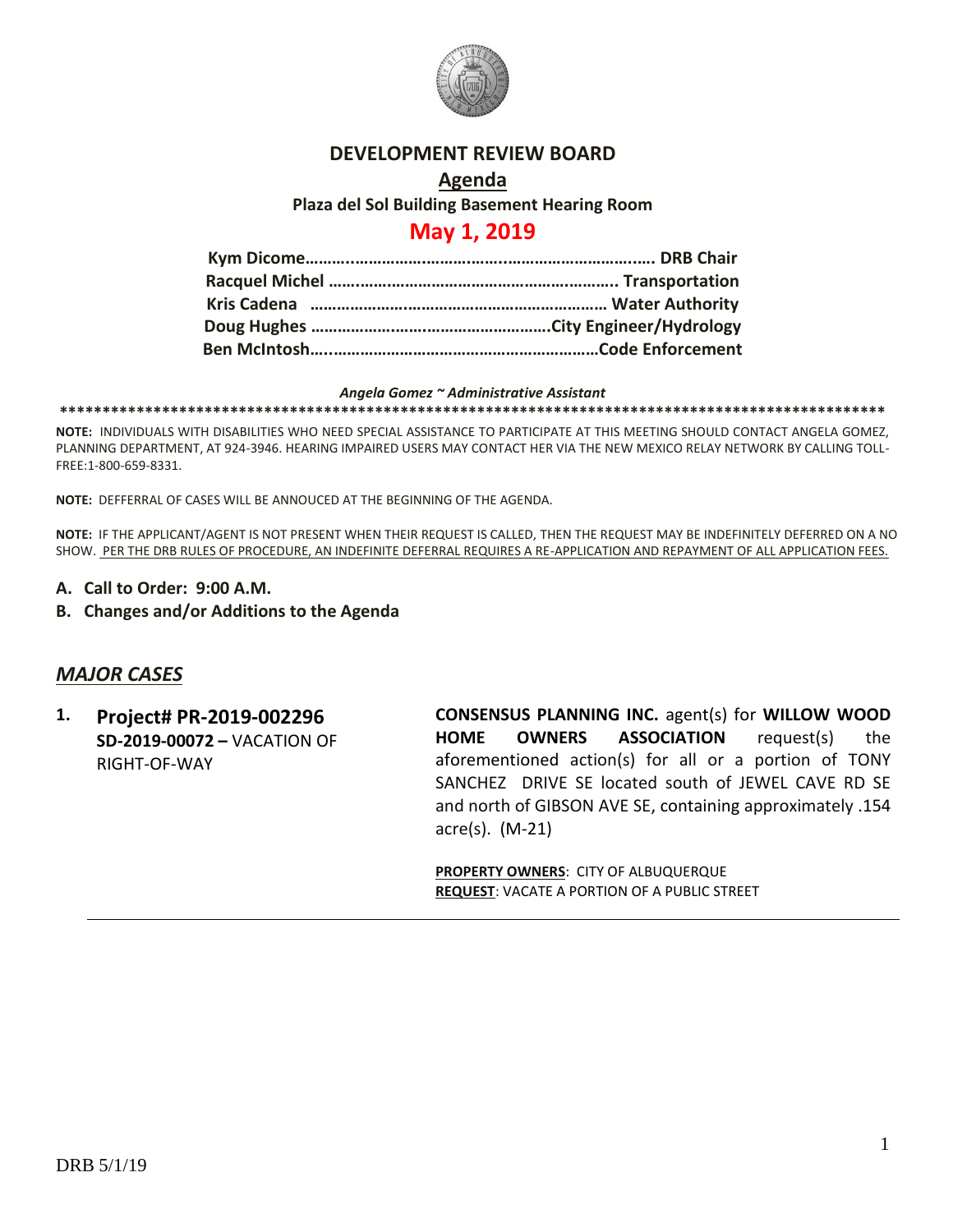| 2. | Project# PR-2018-001345<br>SD-2019-00071 - EXTENSION OF<br>PRELIMINARY PLAT      | MARK GOODWIN & ASSOCIATES, PA agent(s) for CEJA<br>VISTA, LLC request(s) the aforementioned action(s) for all<br>or a portion of TRACTS RR-3-D + RR-3-E BULK LAND PLAT<br>WESTLAND SOUTH, zoned R-1A, located on DENNIS<br>CHAVEZ BLVD SW between 98 <sup>th</sup> STREET SE and UNSER BLVD<br>SW, containing approximately 59.9285 acre(s). (P-9)<br>PROPERTY OWNERS: ALBUQUERQUE RIO BRAVO PARTNERS LLC&                                                                                                                                                                                                                                                                                                                                                          |
|----|----------------------------------------------------------------------------------|---------------------------------------------------------------------------------------------------------------------------------------------------------------------------------------------------------------------------------------------------------------------------------------------------------------------------------------------------------------------------------------------------------------------------------------------------------------------------------------------------------------------------------------------------------------------------------------------------------------------------------------------------------------------------------------------------------------------------------------------------------------------|
|    |                                                                                  | PEORIA CAR WASH PARTNERS LLC ETAL<br><b>REQUEST: PRELIMINARY PLAT EXTENSION</b>                                                                                                                                                                                                                                                                                                                                                                                                                                                                                                                                                                                                                                                                                     |
| 3. | Project# PR-2019-002046<br>(1010582, 1001515)<br>SI-2019-00032 - SITE PLAN - DRB | WILSON & COMPANY, agent(s) for COA SOLID WASTE<br><b>MANAGEMENT DEPT., request(s) the aforementioned</b><br>action(s) for all or a portion of a northerly portion of TRACT<br>107B1A1 excluding portions of Right of Way and excluding<br>a northerly portion, TRACT 107B1A2 excluding portion of<br>Right of Way, TRACT in the SW Corner - TRACT 107B1B,<br>TRACT 108A3A1A, TRACT 108A3A1B, and TRACT 108A3B,<br>TRACTS 108A1A1B1B & 108A1A2B2, TRACT 108A1A2B1A,<br>TRACT 107B2A2 excluding Rights of Way, TRACT 107B2A1,<br>excluding portion of Right of Way, MRGCD Map#33, zoned<br>NR-LM, located at 4600 EDITH BLVD NE (SE corner of<br>COMANCHE RD NE AND EDITH BLVD NE), containing<br>approximately 22.0 acre(s). (G-15) [Deferred from 2/27/19, 3/27/19] |
|    |                                                                                  | PROPERTY OWNERS: CITY OF ALBUQUERQUE<br>REQUEST: SITE PLAN FOR NEW ADMIN BUILDING, VEHICLE<br>MAINTENANCE BUILDING, BIN REPAIR/WELD SHOP BUILDING AND<br>STORAGE AREA, GUARD SHACK, RECYCLING DROP OFF AREA, PARKING<br>AREAS AND CNG FUELING STATION                                                                                                                                                                                                                                                                                                                                                                                                                                                                                                               |
| 4. | Project# PR-2019-001792<br>SD-2019-00063 - PRELIMINARY PLAT                      | THE GROUP agent(s) for NAZISH LLC request(s) the<br>aforementioned action(s) for all or a portion of LOT $31 + 32$<br>BLOCK 5 NORTH ALBUQUERQUE ACRES UNIT 3 TRACT 2,<br>zoned MX-T, located at NEC of WILSHIRE AV NE and<br>LOUISIANA BLVD NE, Albuquerque, NM, containing<br>approximately 1.56 acre(s). (C-19) [Deferred from 4/24/19]                                                                                                                                                                                                                                                                                                                                                                                                                           |
|    |                                                                                  | PROPERTY OWNERS: SHAH SUBHAS & CHANDRIKA S<br>REQUEST: REPLAT 2 EXISTING TRACTS INTO A 10 LOT RESIDENTIAL<br><b>SUBDIVISION</b>                                                                                                                                                                                                                                                                                                                                                                                                                                                                                                                                                                                                                                     |